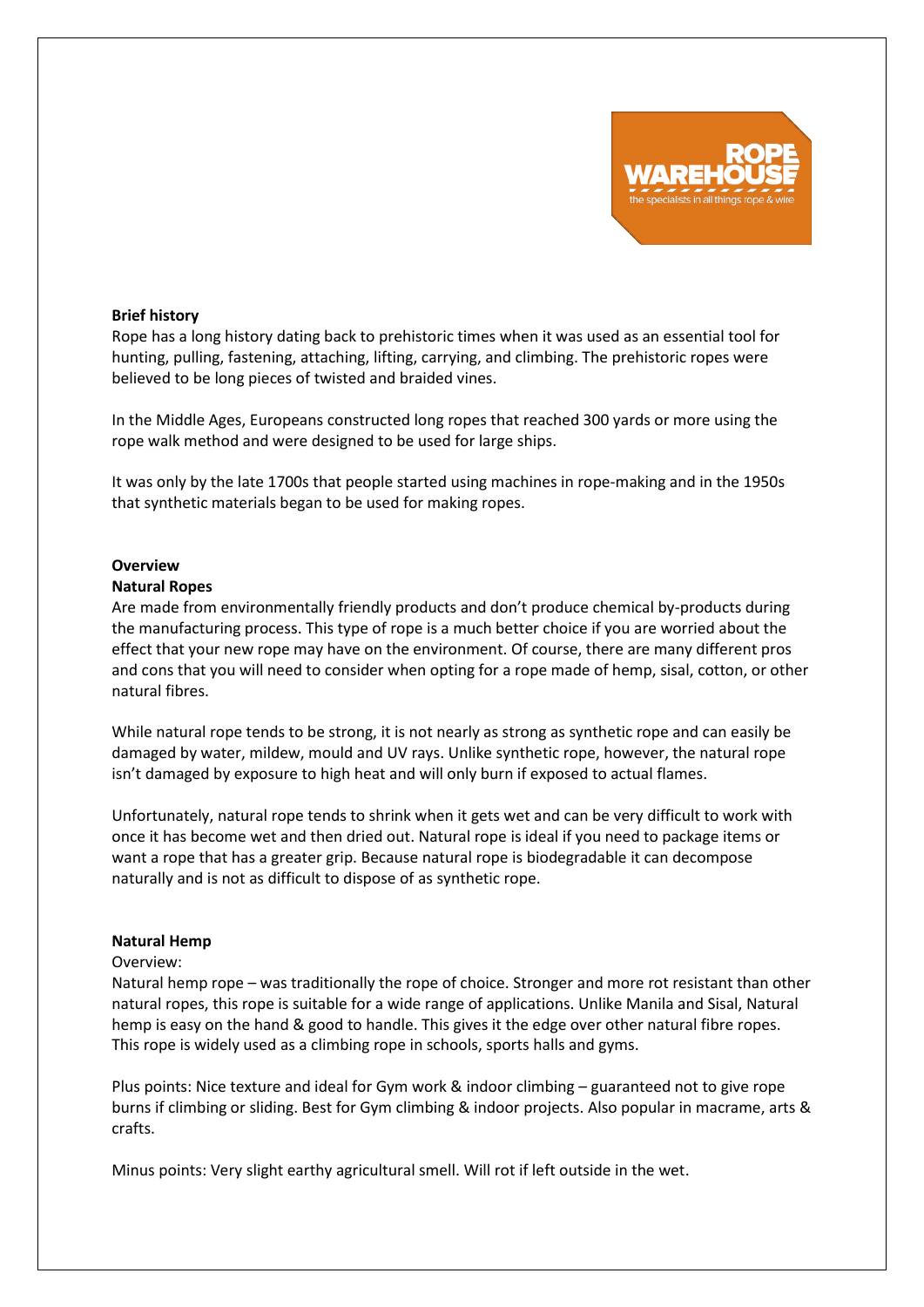

## **Manila**

## Overview:

Manila rope is very durable, flexible, and resistant to salt water damage, traditionally it was used in rope hawsers, ships' lines, and fishing nets. It can be used to make handcrafts like bags, carpets, clothing, furniture, and hangings. Manila rope does however shrink when it becomes wet.

#### Plus points: Inexpensive

Minus points: Tends to smell & can give you nasty splinters if handled without gloves Best for: Garden & outdoor projects

# **Cotton**

#### Overview:

Cotton rope is very popular for use in craft & interior projects & making children's toys. It's also commonly used for Macrame but has a few pros and cons that you need to consider before using it in any other application. Cotton is not nearly as durable as synthetic ropes and is very easily affected by humidity and water. This means that it will mildew and become damaged; however, cotton is not nearly as problematic in warm environments as cotton will not stretch or slip.

One reason to choose cotton ropes for toys is that it is disposable, which means that it will eventually break down and decompose over time. The fibres in cotton rope tend to be softer and ventilated, which means that they are much softer on the skin. If you do use cotton in wet or damp environments, be prepared for knots that tighten and are impossible to release and for mould and black spotted mildew.

Plus points: Very soft & pliable. Frictionless won't burn the skin. Good for Interior design, toy & craft work projects, Macrame. Can be used in association with drapes & soft furnishings.

Minus points: Poor strength, not to be used for heavy lifting or loads. Really only suitable for indoor use.

## **Sisal**

Overview:

Sisal rope is a natural fibre twisted rope. It is not manufactured with any oils or chemicals and is biodegradable and economical in price. It is however quite rough & hard on the hand.

## Plus points: Inexpensive

Minus points: Quite rough to handle & easily tangles

Best for: Cat scratching posts and rustic indoor projects and surprisingly the official rope for Tug of War!